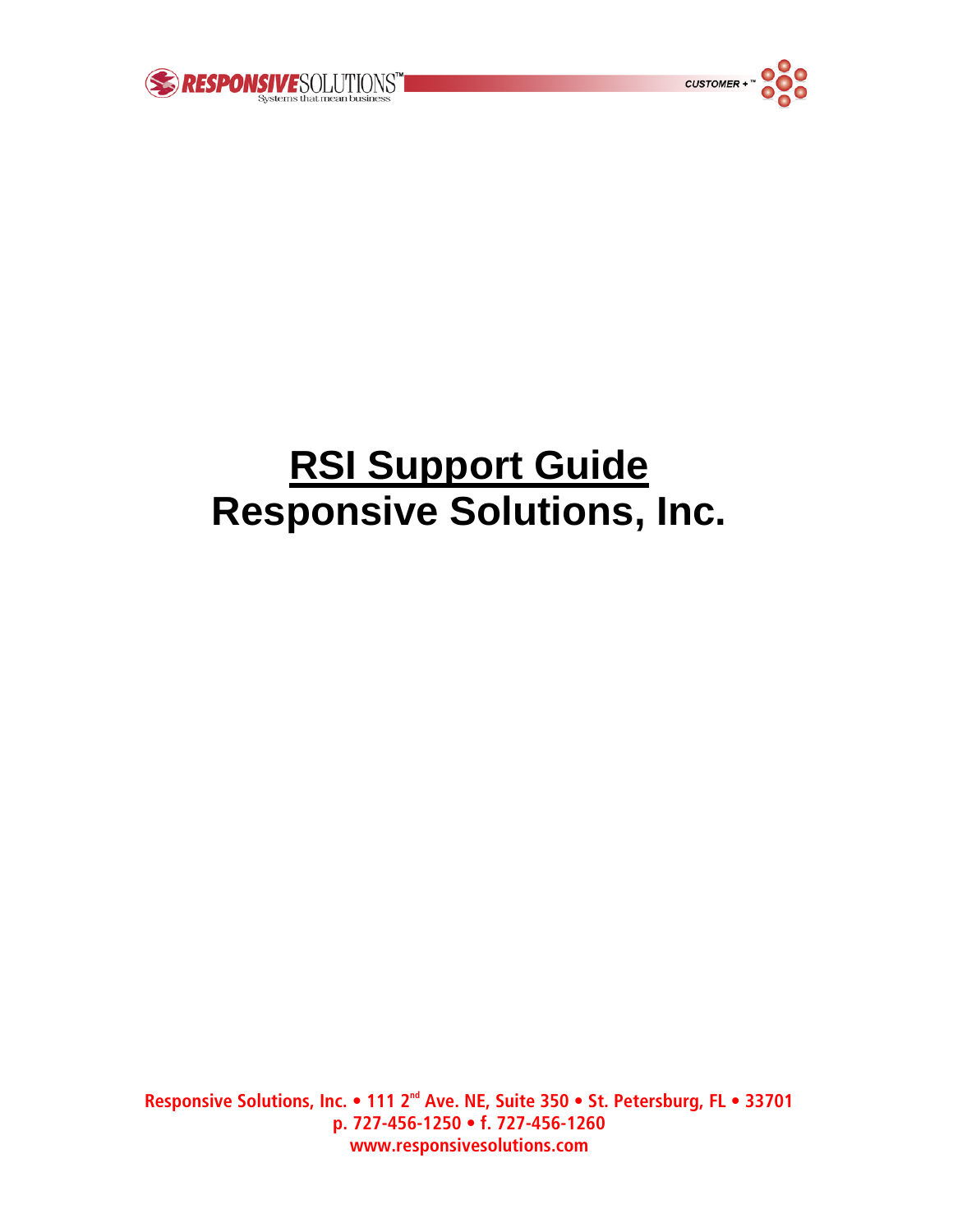



**INTRODUCTION** 

#### **1.0 Welcome**

Welcome to Responsive Solutions Support. Now that your system has been purchased, you can expect be taken care of by our friendly and knowledgeable support staff.

As you continue to develop your websites and templates as well as item inventory, etc, this team is available to assist you. When you are experiencing any sort of performance issue, the team is available during business hours (as well as a Critical Issue staff which is available during offhours for Blocker issues) to ensure that your website is available.

As we introduce you to the RESPONSIVE SOLUTIONS support team, we would like you to take a moment to review all of the information in this document. We encourage you to keep this document on hand, and refer to it when necessary. Learning how to properly analyze, test and clearly communicate problems with your site will allow our team to provide you the best and fastest service and will help foster a positive and interactive learning environment.

#### **2.0 Communicating With RESPONSIVE SOLUTIONS Support**

When you cannot resolve your issue on your own, it may be time to contact support. You have four standard ways of contacting our support team:

1. Our Customer Portal, where you will enter in a ticket which goes out to the entire support team.

- 2. The support email address: [support@responsivesolutions.net](mailto:support@responsivesolutions.net)
- 3. Your personal rep or supporter's email address.
- 4. The customer support line.

#### **2.1 Customer Portal – [Tickets]**

The Support Portal is our online issue management system. You are provided access to this website after your first RESPONSIVE SOLUTIONS Customer Portal training session, and you will be assigned a username and password. Once logged in, you are able to submit new issues and receive updates on resolutions. In most situations, the Customer Portal is the preferred mode of communication we encourage for the majority of your Customer Plus issues. There is also advantage to having your issue already logged into the system in terms of TTF (time-to-fix).

You should use the highest priority levels sparingly. RESPONSIVE SOLUTIONS Support uses these to indicate issues of significant production impact or application stop only.

If a problem occurs, particularly one affecting your site performance, you will need to call the support number. When a large problem has occurred, it is likely that support is already aware of it and diligently working on a resolution. In this case, we can give you an easy update and then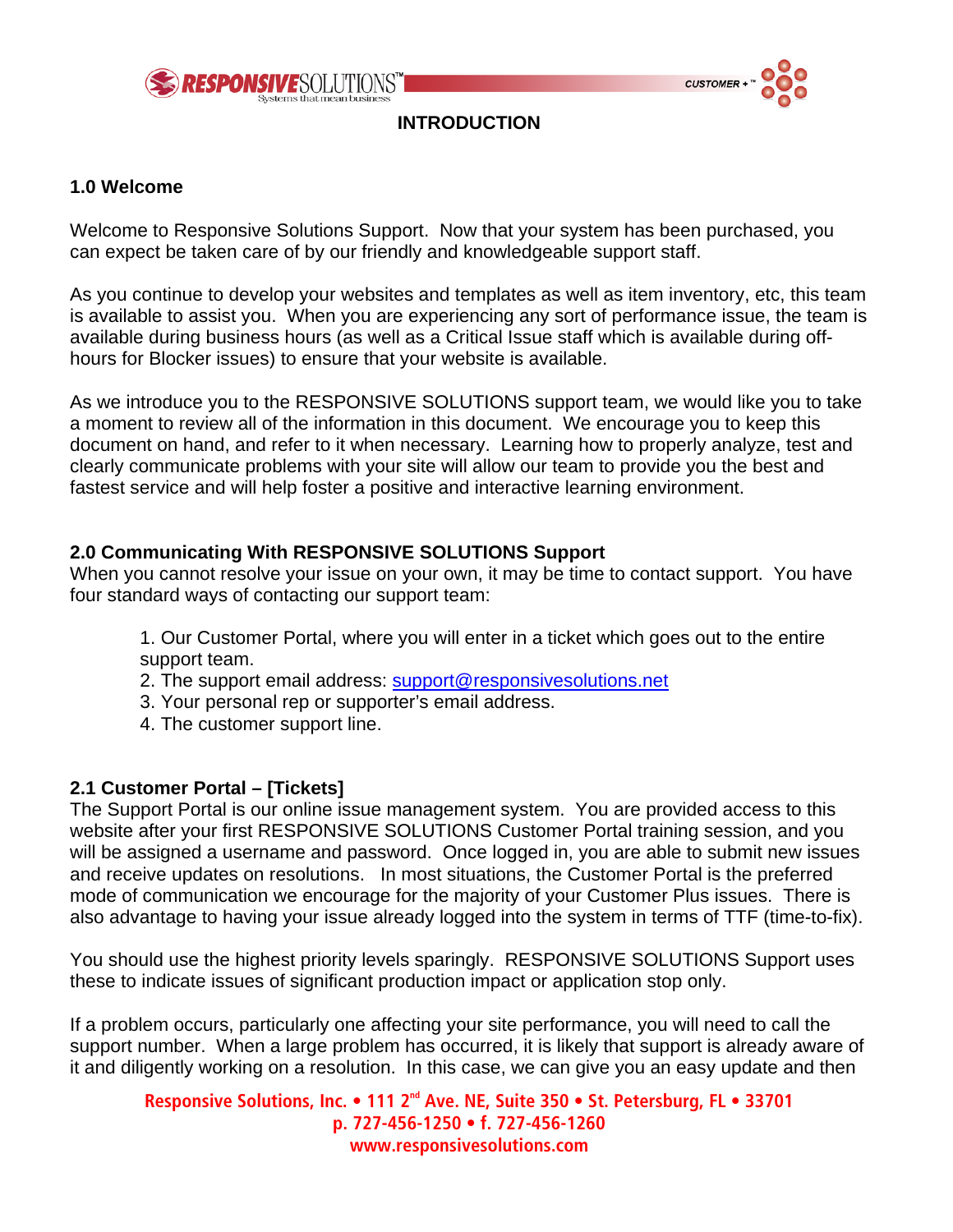



get right back to the process of solving your important issue. During some events, make sure to keep up to date on your email. We may send important information regarding your service and potential issues, planned outages or upgrades (pushes).

# **2.2 Email**

Supporters monitor their email all day and use it as a core mechanism for issue management. This means that by sending off an email, it will eventually get picked up by a team member during the course of that day. Do not be afraid to shoot a second notice if you would like particular attention called to an email. You can also mark it as High priority or write URGENT in the subject line. Please only use these emergency tactics if absolutely necessary. Sometimes, like with all software companies, there are times that our entire staff is busy; please feel free to check in with us regarding our progress, but consider that our friendly staff may be busy resolving major issues for other customers. On some days, this customer may very well be you.

#### **2.3 The Support Line**

The support line is available to you during business hours. This line is mostly reserved for emergencies, such as an Application stop or a Critical Blocker issue. When you call this line, on most occasions, you will have immediate access to a support team member, who will attempt to solve your issue over the phone call. If more work is needed, he or she will likely work independently and call you when more information is discovered to as to maximize efficiency.

The Support Team is also available for non-critical issues by the phone and will be happy to assist you, but please consider that there may be additional support charges or fees. For Critical issues or significant production impact or application stop issues, there is obviously no charge.

Additional services rendered After-Hours are billed at a 150% mark-up from your regular rate. These services are also based upon the particular talents of the supporter you may be able to contact and can be processed at their discretion. All support calls are also currently logged into our internal Trac system for your convenience. If you do not receive this Trac number, please ask for it. When you have it, write it down and reference it when you next call in for the fastest service.

After you have called in with an issue, you should expect to receive communication from the support team shortly later.

# **2.4 Communicating Effectively with your Support Representative**

# **Issue Types**

The majority of incoming issues are categorized into one of the follow three types: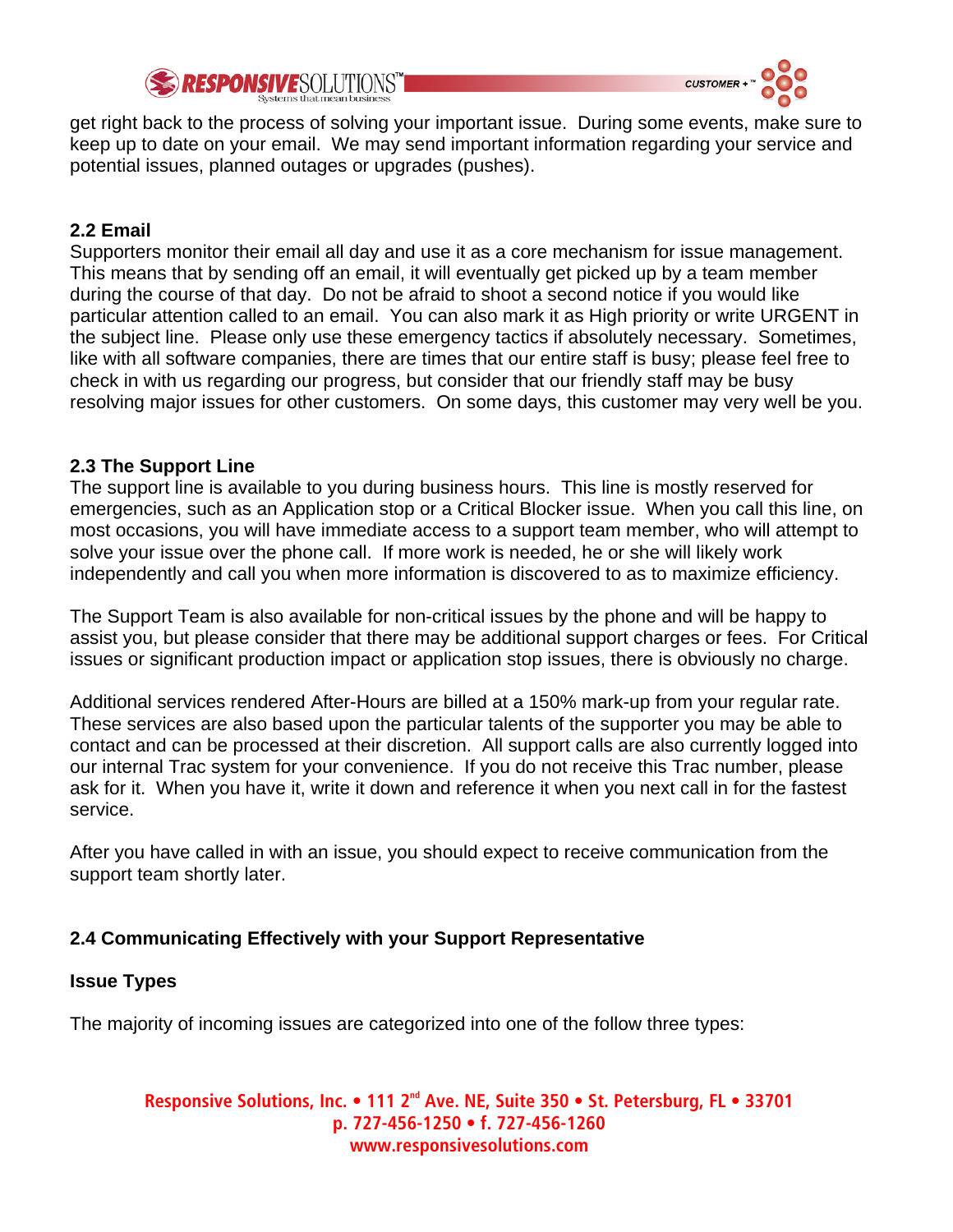



**2.4.1 Questions** – Issues determined to be operational in nature are handled completely by the Support staff. Technical Support personnel work directly with customers until the question is answered. The outcome of a question issue may be immediate resolution and closure of the issue. Responsive Solutions is very reasonable and simple questions do not warrant a charge and sometimes even identify a need for customer training. In these cases, Support assists the customer in arranging appropriate training or refresher sessions.

**2.4.2 Defect Reports** – If a defect is discovered, Support works with the customer to reproduce the issue. This is important so Support can demonstrate the defect for a Development team. In most cases, once reproduced, finding the root cause of the problem and fixing it becomes a lot easier.

# **2.4.3 Enhancement Requests** –

Enhancement requests fall into two categories.

**2.4.3.1** An enhancement request which a customer is willing to pay for in order to obtain a working project and approval

**2.4.3.2** An enhancement request that goes into the queue with all other enhancement requests.

When a customer issue is determined to be a request for functionality that is not part of the product, the issue type is changed to Enhancement Request and assigned to Product Management for consideration. This input is critical to our product development efforts and we thank you for your feedback. You can help us make your product better for you and your customers.

We track all enhancement requests in the ticketing system and weigh the decision to include the request in future releases based on many factors, including the number of similar requests received from our customers, market research, and potential impact on other customers.

By following some simple guidelines we all work together to ensure the best possible reaction to your issue as well as guarantee that important problems are dealt with in a timely manner.

- 1. Make sure you understand the problem and can identify the issue quickly.
- 2. Check with others if possible to see if they see the same issue.
- 3. Make sure you are appropriately defining the importance level of your issue.
- 4. Gather all necessary files and details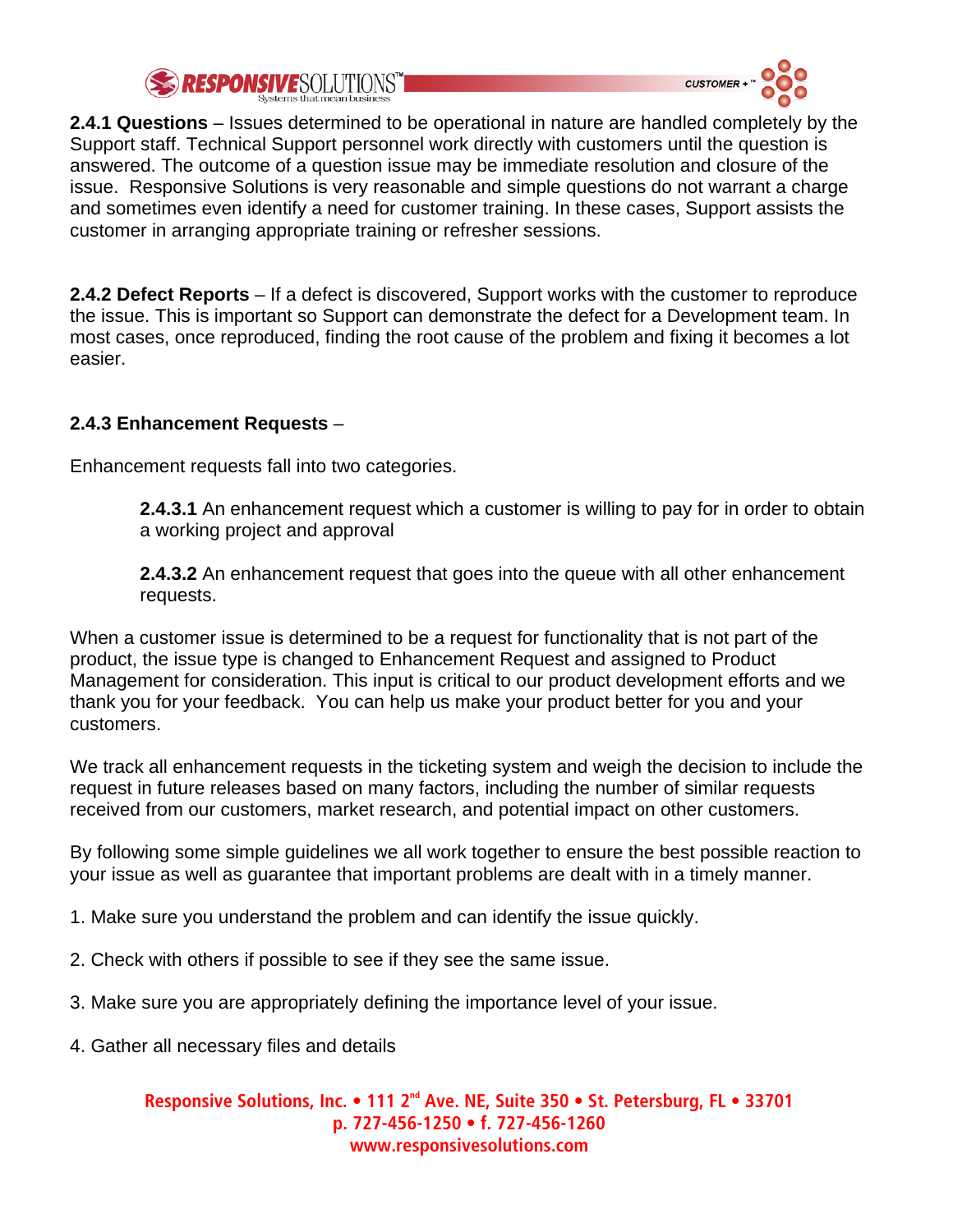# RESPONSIVESOLUTIONS"



5. Make sure that you are up to date on any changes that your department has made to either the website, your templates, or your items. Once you are ready to contact support, you should provide some vital information that will assist the support representative in answering your issue quickly. Remember that the support representative will go through the same steps you used to confirm your problem, so the more information you can give provide, the easier it will be to resolve the issue. Some useful pieces of information are as follows:

For those creating new sites, you will end up having multiple customers. This means that there will be future setup issues and concepts. All new site setups are done by RSI Support after you fill out the New Customer Portal document. After the initial setup however, all work and consultation is billable according to your hourly support rates.

#### **2.5 Description of Issue**

Describe the issue completely, including all details you feel are necessary. Make sure that you include the location (URL) of the page(s) you are testing, and also any files you are using, whether they are test files you have created or they are your actual templates. If you are emailing, attach them to the email. If you are hosting independently of RESPONSIVE SOLUTIONS, include files if you would like support to examine your work.

Here are some questions to ask as you describe the issue: Have you recently made any template changes? Did you recently change any code or settings? Are you the only one working on your specific problem at your company?

# **2.5.1 Exact Steps to reproduce**

List the exact steps you wrote down earlier that you followed to first create and then recreate the issue. Remember, the support representative will follow that set of steps exactly, so make sure they are complete. The best way to test this is to follow them yourself, exactly as you have written them, and fill in any blanks you find.

# **2.5.2 Expected Results**

Describe what you expect to see as results for the page. Be as precise as possible. Otherwise our only tool is guessing and the more we remove the speculation factor, the more precise we become.

If you only expect certain results to appear, name the results that should show up. Describe any information that is necessary to confirm that RESPONSIVE SOLUTIONS is not producing the results you expect.

# **2.5.3 Observed Results**

Describe what is actually showing on the page. Be precise again, making sure to note, if results are appearing, why those results are incorrect. This can save time, because a support representative may see results but not immediately understand them.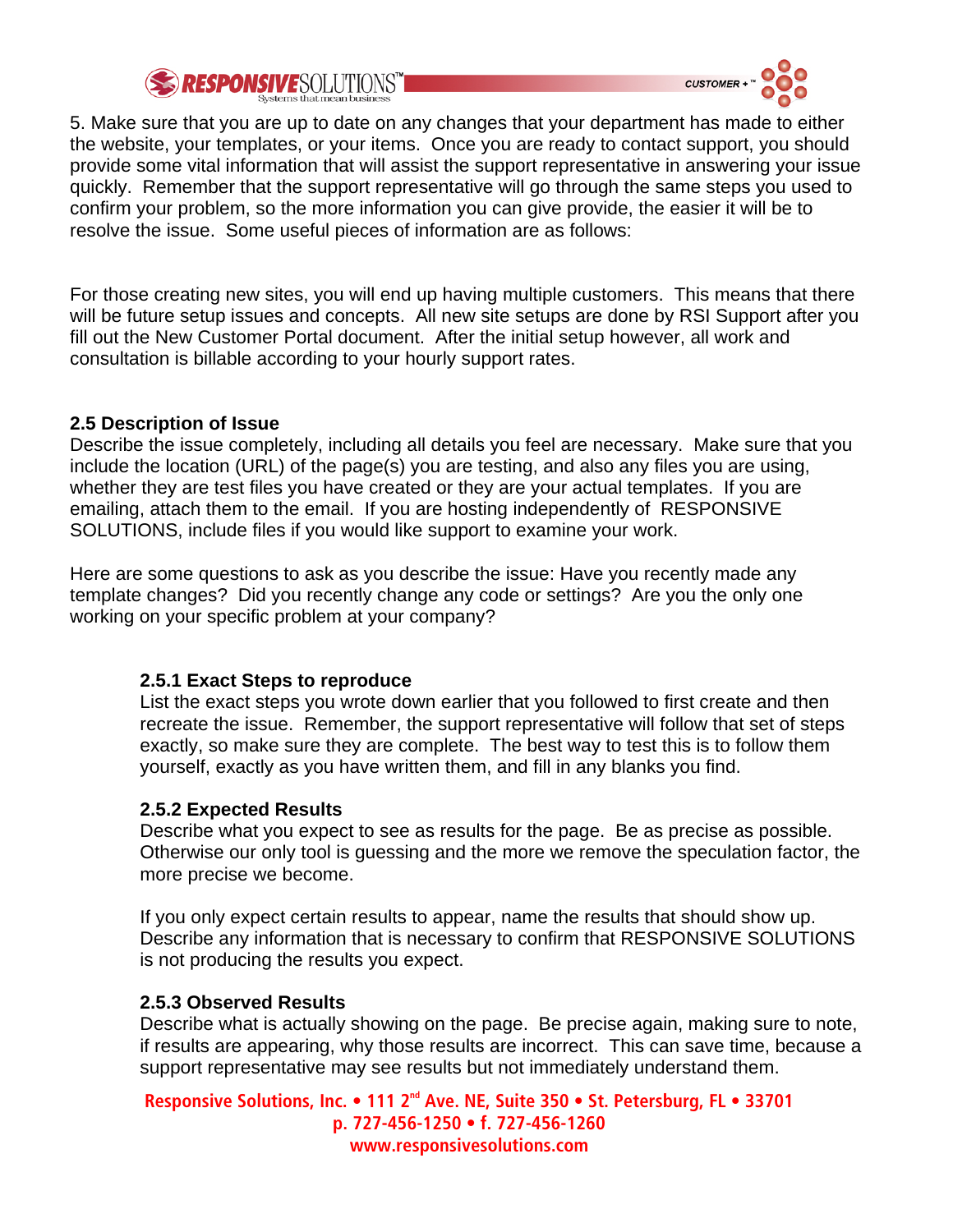



#### **2.5 Receiving Responses**

The support representative that answered your issue has taken ownership of your issue. When you contact support again, make sure to ask for the representative that was assisting you for a certain issue. This representative is the person who will guide you through the process of solving your issue, and, if necessary, will communicate with Product Management or Development and provide that information to you.

#### **3.0 Rating Issues When They Arise**

As you are working with RESPONSIVE SOLUTIONS Customer Plus software in the months and years ahead, you are bound to run into questions and situations where you will need our Support Team to guide you. We would like to offer you this set of guidelines so that when you encounter a problem, you can properly classify the Level of the issue so we take appropriate action.

# **[3] COSMETIC / LOW to MEDIUM IMPACT**

The issue is cosmetic in nature or perhaps something that might require some rewording or enhancement suggestion for down the road. These issues are taken seriously, but categorized behind the more important items. They typically range between a minor irritant to a possible flaw in logic and do not effect normal processing of the Software Application System. Sometimes the Software Application System can operate for an indefinite amount of time without serious impact on the User Site, but with MEDIUM #3s, the issue should be addressed in the very near future.

#### **PROCESS:**

The process for these issues is to simply submit a ticket into our Customer Portal using your customer login. Please make them accordingly in the ticket submission as a Low priority. Again, this does not suggest that they will not be taken seriously, but give us a logical pecking order when it comes to your issues and what matters most to you and your customers.

#### **[2] PRODUCTION IMPACT / HIGH to CRITICAL**

The issue is a relatively high issue, affecting a number of accounts, vendors, and situations. While sometimes there may be workarounds available, keeping this from being a production stop, it still warrants high attention and is placed above all low to medium issues immediately.

As a subset of this level of issue, please label your issue either via ticket submission or your email as to the nature of this problem: Is it customer-facing or internal? Customer-Facing Issues will always take higher precedent over the internal issues unless otherwise noted by your team.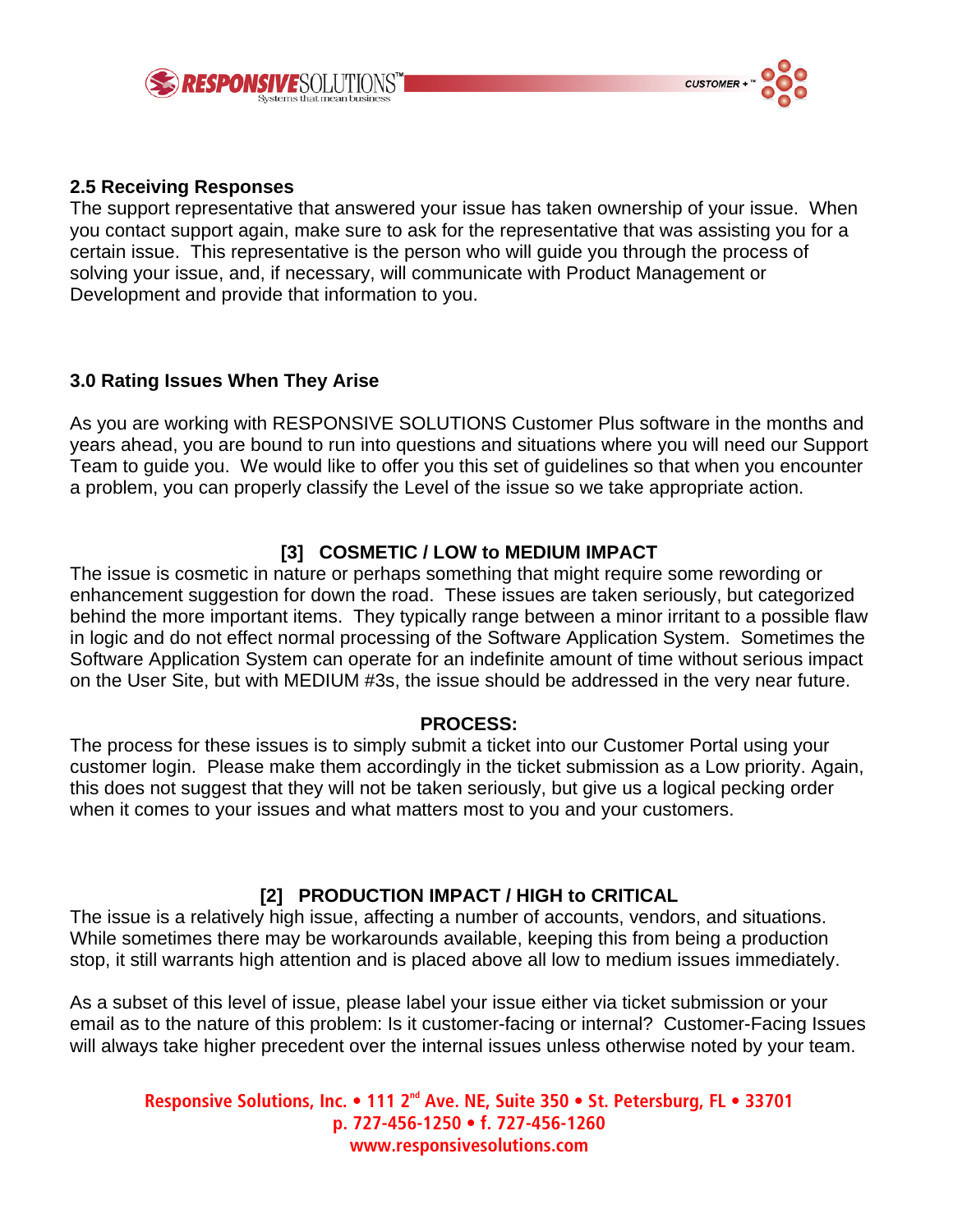



#### **PROCESS:**

At this point, the process changes. First, we do ask that you submit a ticket. Next we ask that you send off an email to [support@responsivesolutions.net](mailto:support@responsivesolutions.net) and notify the Support Team of this problem. This will notify the team that an important problem has arisen and needs attention as soon as possible. It is not enough to simply enter a ticket – we want to be notified on these issues as soon as possible in order for us to properly shift and utilize resources to fix the issue.

# **[1] APPLICATION STOP / BLOCKER**

The issue is preventing completion of critical processing and getting the product out. The nature of the issue causes widespread impact in the production environment

#### **PROCESS:**

Ring the bells. These items are taken very seriously and warrant an immediate call to our staff. Just as well, it is very important that you still submit a ticket, so we have all of the details on screen and in a forum which we can use to manage the issue.

As a form of escalation on these issues, please also submit an email to the following addresses: [jlevy@responsivesolutions.net](mailto:jlevy@responsivesolutions.net) [bdonushi@responsivesolutions.com](mailto:bdonushi@responsivesolutions.com)

[eford@responsivesolutions.com](mailto:eford@responsivesolutions.com)

After the initial call, a staff member may ask if you would like to do a GoToMeeting. This can allow us to see your screen and properly assess the problem at hand. In the unlikely event that you do not reach someone on the phone, please submit an email with the words: URGENT in the subject line. If you do not receive a response in a 15 minute time period, we ask that you please call again and fire off another email. When problems occur we are a team and through team effort we get items solved and prevented so we can focus on your growth needs.

After reviewing your issue with you, the Support Team will assign a Type to it based upon our internal process. Please remember that what you consider a critical issue or high issue may not be considered critical under these definitions. For instance, Support defines critical issues as significant production impact or application stops only. Examples of these issues may include: a website is down, the InDesign server is having issues, proofs are not working correctly or there are shopping cart issues. Although a support representative will always take your issue seriously, different types of issues are treated with a different priority level.

# **4.0 Dealing with Issues**

The goal of this section is to teach you some troubleshooting and testing techniques that our support team will employ. This will not only increase your confidence in your RESPONSIVE SOLUTIONS skills, but it will help our team solve your issues faster. Once again, we do consider this to be a team effort. Help us help you!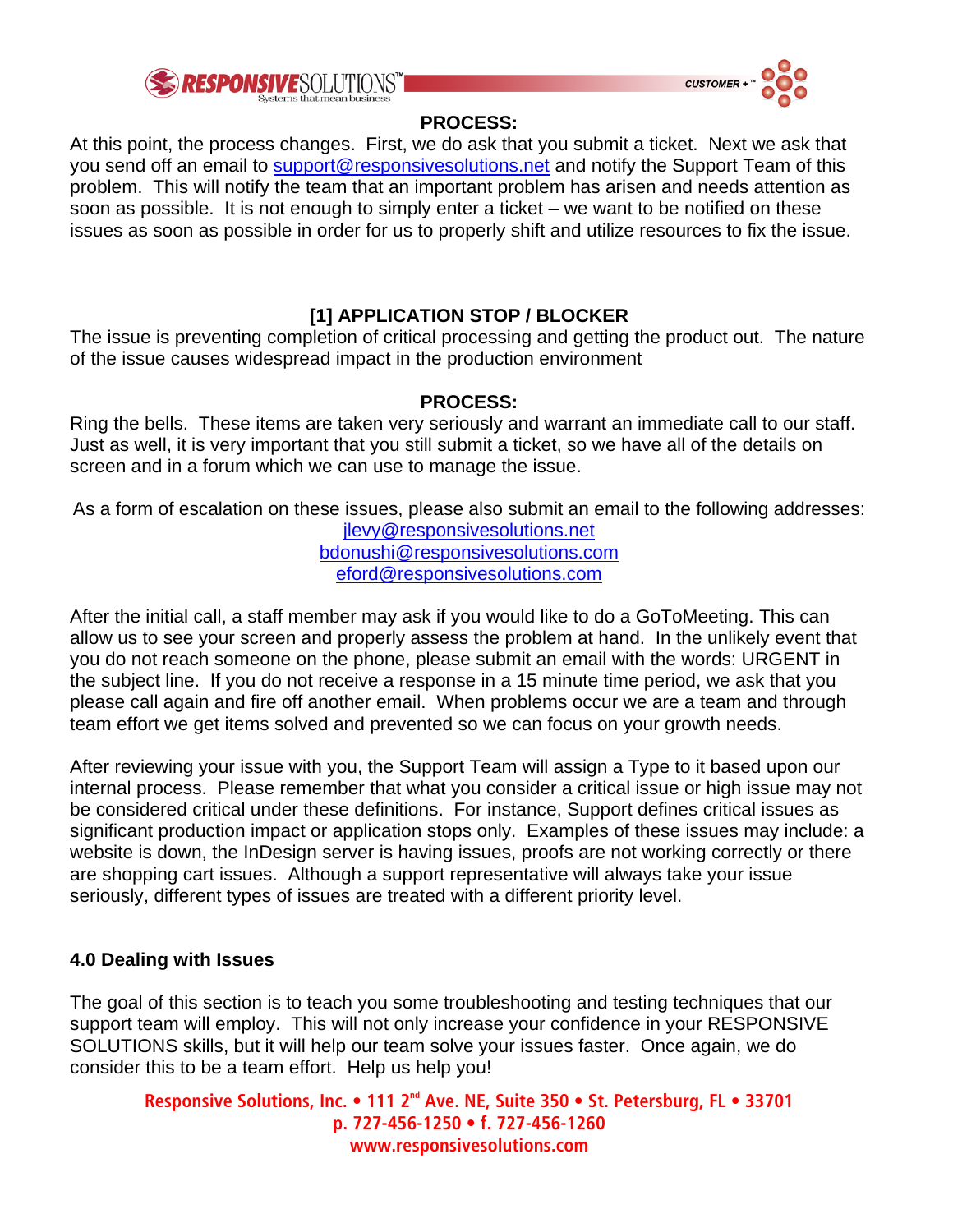



Please also understand that we work in a highly active, sometimes very fast-paced environment. When issues are brought to our attention, team members must be properly shifted from their current fast-paced important task over to the new task in a streamlined way that makes sense and does not make your issue suffer as a result of another issue. We ask that you follow this document as much as possible in order to facilitate the needs of both of our teams and organizations and it is our strong belief that we will enjoy achieving success together.

### **4.1 Testing Techniques**

It is a good idea to thoroughly understand your issue prior to contacting Technical Support, and this is best achieved by following this procedure to research and diagnose your issue. These steps include checking the documentation, duplicating the error, checking your CSS code if necessary or item configuration as well as taking some screen shots where necessary. The Team likes to have all relative links, URLS (Site Name & Number), and item numbers as well. There are multiple customers and while we value and support the growth of your business, sometimes it can be a challenge to keep up with all of the various websites and configurations that our customers develop. By simply supplying that information, we can move forward faster and more efficiently.

#### **4.1.1 Documentation**

Prior to contacting support, you should always check the documentation on the Customer Portal. If for some reason you do not have or have lost your customer portal login, please email [support@responsivesolutions.net](mailto:support@responsivesolutions.net) and they will provide you with one. We have a friendly staff that is also always willing to simply email out the documentation if you would like. This documentation is sometimes updated relatively frequently and may have the answer to your questions. Remember, the RESPONSIVE SOLUTIONS Customer Portal, available through the link on [www.responsivesolutions.net](http://www.responsivesolutions.net/) is very resourceful and should now be in your saved bookmarks. If it is not, please take a moment to do this now.

Support will always have the newest version of the documentation. If your documentation is older than 6 months, you might want to check the support site or a customer representative to ensure you have the current version. The support site is a fluid part of the support process and as technology continues to change, we may offer items such as Support Videos, Helpful Tips, and even posts and forums where customers can interact. It is best to keep in the loop and be aware of the Support Documentation and Support Portal in order to get the most our of your software.

#### **4.1.2 Error Duplication**

When you experience an issue with the website, such as an error with the User Interface, or item management producing unexpected results, you should attempt to duplicate the error. Try to reproduce the situation exactly, document it and be prepared to tell us exactly how we can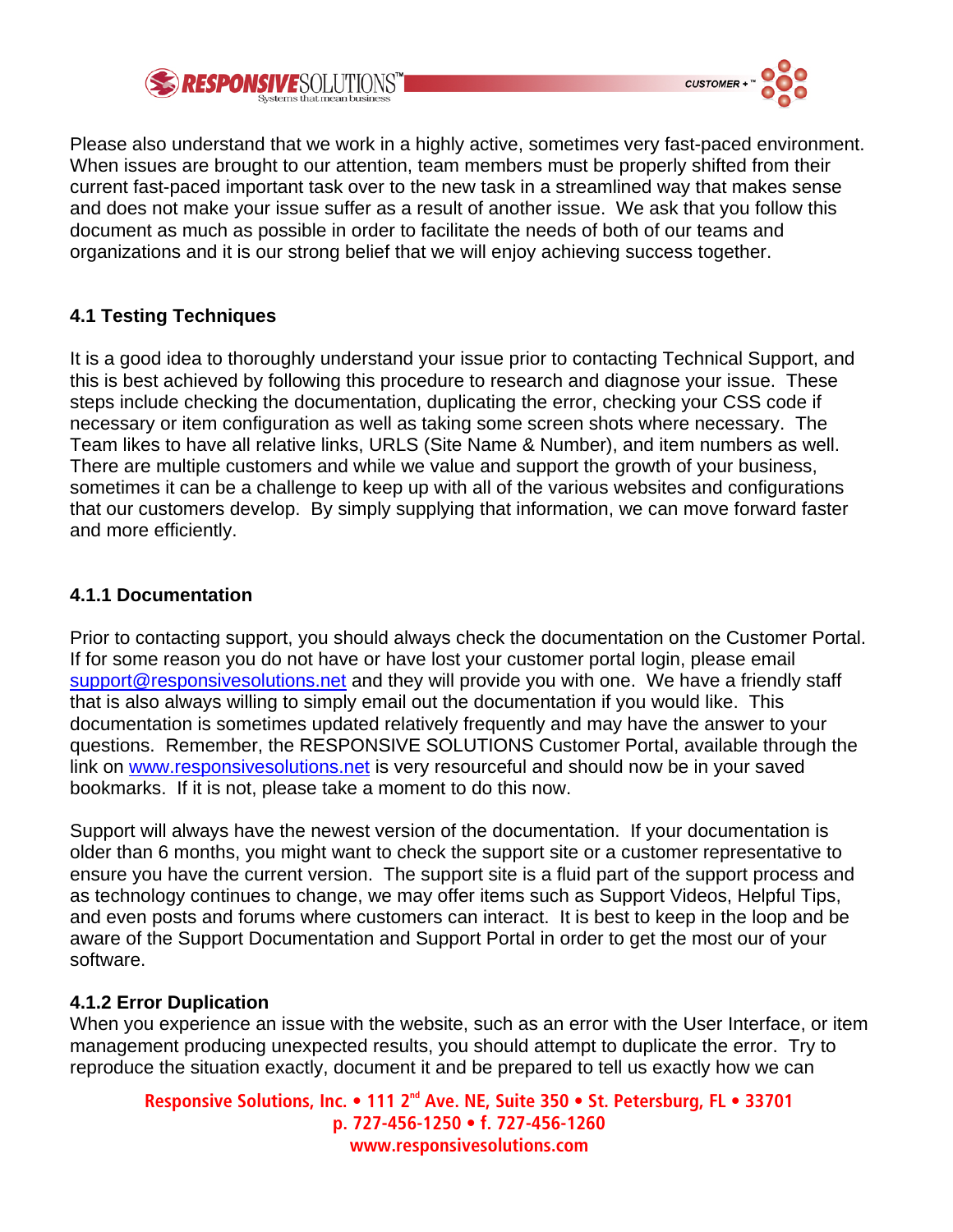



reproduce the problem. Please understand that if the error can be easily duplicated by our Support Team, they will have the best information to get the issue on the top of the Development queue.

**4.1.3 CSS ISSUES** Any CSS code should be tested for errors several times. The way that RESPONSIVE SOLUTIONS handles a bad command or poorly written CSS can be unique. This may be deceptive, especially if you are expecting results, and lead you to misdiagnose the problem. Here are some steps you should take to diagnose your code.

**Isolate And Simplify CSS Code:** Isolate the actions that are causing the issue. We do have some global settings and styles which may have an impact and it's best to reduce the problem down to its core. This way we can concentrate on fixing the single problem. Typically CSS issues are issues that will be Medium to High in nature depending on your Go Live date with your customer. Please try to give the Support Team the courtesy of not only announcing Go Live dates, but giving the team plenty of time to assist. Consider that CSS work, last minute help for Go Live events, and template work is often billable work based upon your support rates.

**\*\* REMEMBER:** CSS coding is outside the scope of RSI Support and will result in hourly billable support charges if a CSS issue is submitted and it turns out to be a CSS coding problem and not a *system* problem.

**4.1.4 Check your Templates:** RESPONSIVE SOLUTIONS allows InDesign to do what it does best. We try to allow for the largest level of changes, variable data, artwork and so on within our system. Most of the time, this means that we allow InDesign to do some of the heavy lifting. This means that what you place on your template is vital to your success. If you are having a problem with a template, please check our example templates or take the time to reduce the core problem to its simplest form. There are often a lot of things going on in a template; try to reduce the complications, and then add one variable or attribute at a time. This will help you isolate the problem.

**\*\* REMEMBER:** Template checking and design is outside the scope of RSI Support and will result in hourly billable support charges if a template issue is submitted and it turns out to be a template setup issue and not a *system* problem.

#### **Check the Documentation & the Basics**

InDesign will allow you to do a lot of things which can affect the outcome of your PDF output. Please carefully consider all customer design possibilities when designing your templates. Don't be afraid to test different aspects of InDesign and how they interface with our system in order to get comfortable using the documentation as a guide. We offer a comprehensive template guide as well – please download or request a copy and take the time to go through the documentation. This will help you greatly in the future.